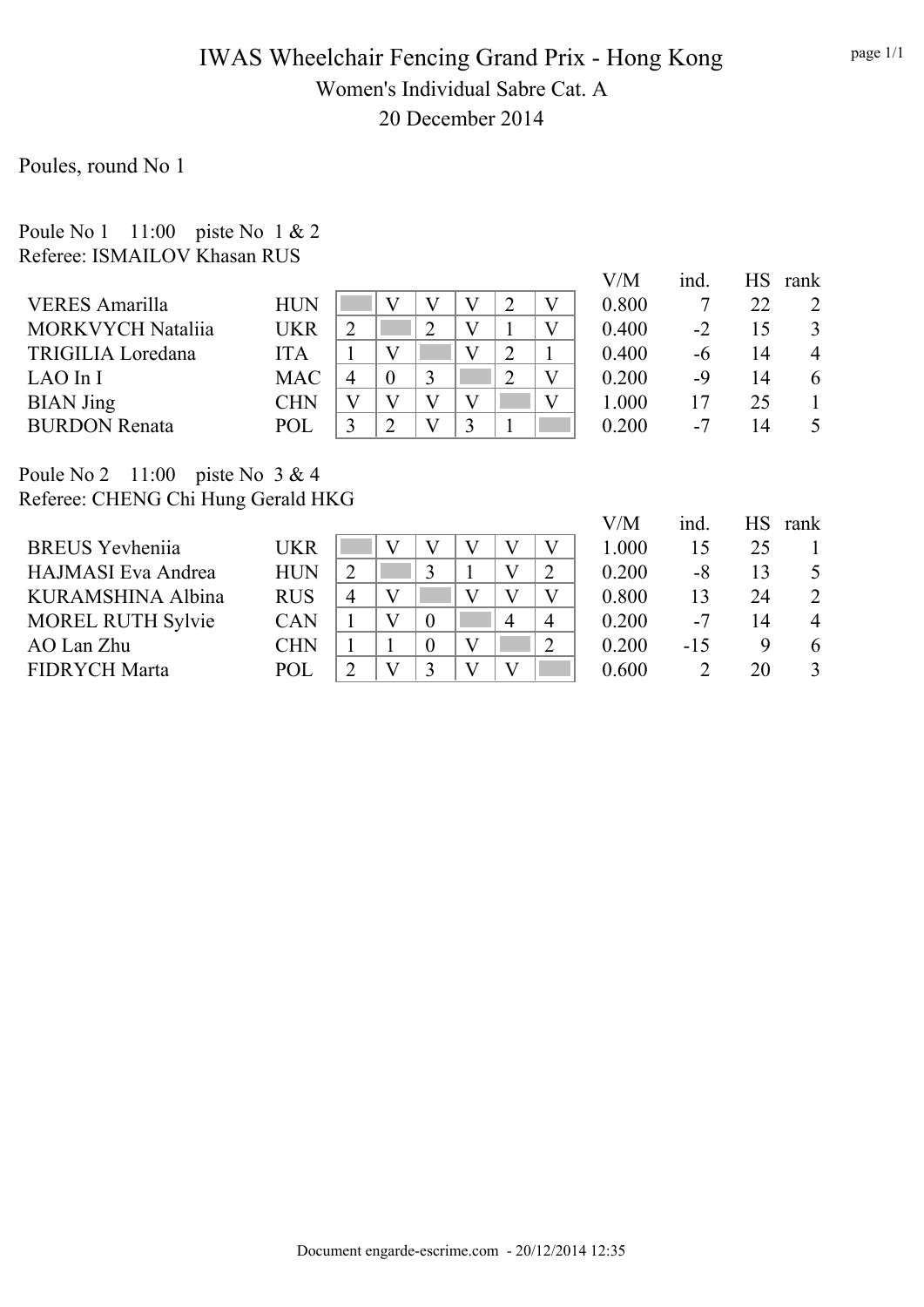# IWAS Wheelchair Fencing Grand Prix - Hong Kong Women's Individual Sabre Cat. A 20 December 2014

#### Ranking of poules, round No 1 (ordered by ranking - 12 fencers)

| rank | name and first name      | nat.       | V/M   | indicator      | hits scored | group     |
|------|--------------------------|------------|-------|----------------|-------------|-----------|
| 1    | <b>BIAN</b> Jing         | <b>CHN</b> | 1.000 | 17             | 25          | qualifier |
| 2    | <b>BREUS</b> Yevheniia   | <b>UKR</b> | 1.000 | 15             | 25          | qualifier |
| 3    | KURAMSHINA Albina        | <b>RUS</b> | 0.800 | 13             | 24          | qualifier |
| 4    | <b>VERES</b> Amarilla    | <b>HUN</b> | 0.800 | 7              | 22          | qualifier |
| 5    | <b>FIDRYCH Marta</b>     | POL        | 0.600 | $\overline{2}$ | 20          | qualifier |
| 6    | <b>MORKVYCH Nataliia</b> | <b>UKR</b> | 0.400 | $-2$           | 15          | qualifier |
|      | TRIGILIA Loredana        | <b>ITA</b> | 0.400 | $-6$           | 14          | qualifier |
| 8    | <b>BURDON Renata</b>     | POL        | 0.200 | $-7$           | 14          | qualifier |
| 8    | <b>MOREL RUTH Sylvie</b> | <b>CAN</b> | 0.200 | $-7$           | 14          | qualifier |
| 10   | HAJMASI Eva Andrea       | <b>HUN</b> | 0.200 | $-8$           | 13          | qualifier |
| 11   | LAO In I                 | <b>MAC</b> | 0.200 | $-9$           | 14          | qualifier |
| 12   | AO Lan Zhu               | <b>CHN</b> | 0.200 | $-15$          | 9           | qualifier |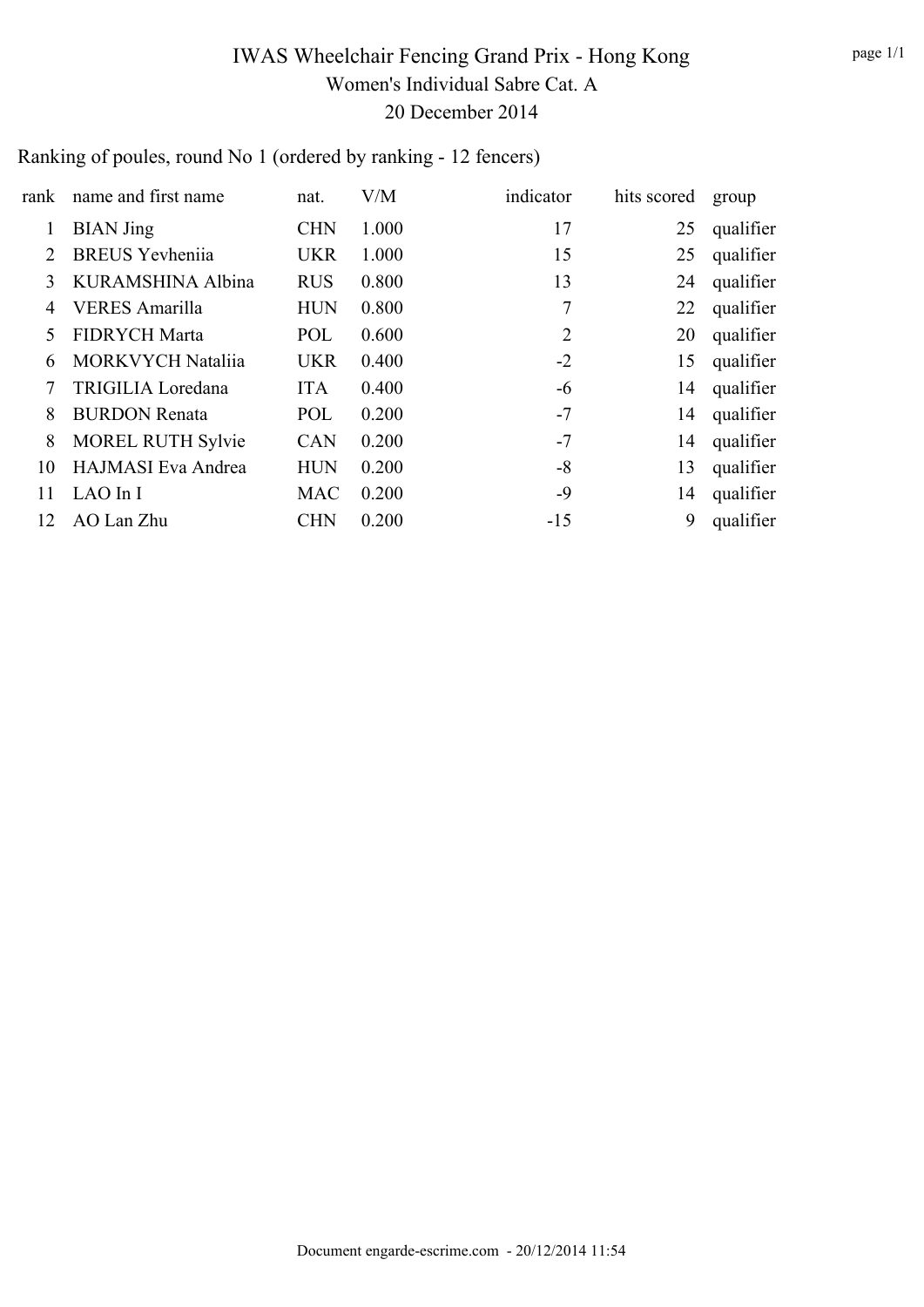# IWAS Wheelchair Fencing Grand Prix - Hong Kong

#### Women's Individual Sabre Cat. A 20 December 2014

|                | Tableau of 16            |                     | Tableau of 8                 | Semi-finals                      | Final                             |                          |
|----------------|--------------------------|---------------------|------------------------------|----------------------------------|-----------------------------------|--------------------------|
| -1             | <b>BIAN Jing</b>         | $\rm CHN$           |                              |                                  |                                   |                          |
| 16             | ---------                | $\qquad \qquad - -$ | <b>BIAN</b> Jing             | <b>BIAN</b> Jing                 |                                   |                          |
| 9              | <b>BURDON Renata</b>     | POL                 |                              | 15/4                             |                                   |                          |
| 8              | <b>MOREL RUTH Sylvie</b> | CAN                 | <b>BURDON Renata</b><br>15/5 |                                  |                                   |                          |
| 5              | FIDRYCH Marta            | POL                 | FIDRYCH Marta                |                                  | <b>BIAN Jing</b><br>15/7          |                          |
| 12             | AO Lan Zhu               | <b>CHN</b>          | 15/3                         | FIDRYCH Marta                    |                                   |                          |
| 13             | ---------                | ---                 |                              | 15/5                             |                                   |                          |
| $\overline{4}$ | <b>VERES</b> Amarilla    | ${\rm HUN}$         | <b>VERES Amarilla</b>        |                                  |                                   |                          |
| 3              | KURAMSHINA Albina        | $\rm RUS$           |                              |                                  |                                   | <b>BIAN Jing</b><br>15/5 |
| 14             | ---------                | $---$               | KURAMSHINA Albina            |                                  |                                   |                          |
| 11             | LAO In I                 | $\rm MAC$           |                              | <b>MORKVYCH Nataliia</b><br>15/9 |                                   |                          |
| 6              | MORKVYCH Nataliia        | <b>UKR</b>          | MORKVYCH Nataliia<br>15/3    |                                  |                                   |                          |
| $\tau$         | TRIGILIA Loredana        | <b>ITA</b>          |                              |                                  | <b>MORKVYCH Nataliia</b><br>15/12 |                          |
| 10             | HAJMASI Eva Andrea       | <b>HUN</b>          | TRIGILIA Loredana<br>15/6    |                                  |                                   |                          |
| 15             | ---------                | ---                 |                              | <b>BREUS</b> Yevheniia<br>15/10  |                                   |                          |
| 2              | <b>BREUS</b> Yevheniia   | <b>UKR</b>          | <b>BREUS</b> Yevheniia       |                                  |                                   |                          |